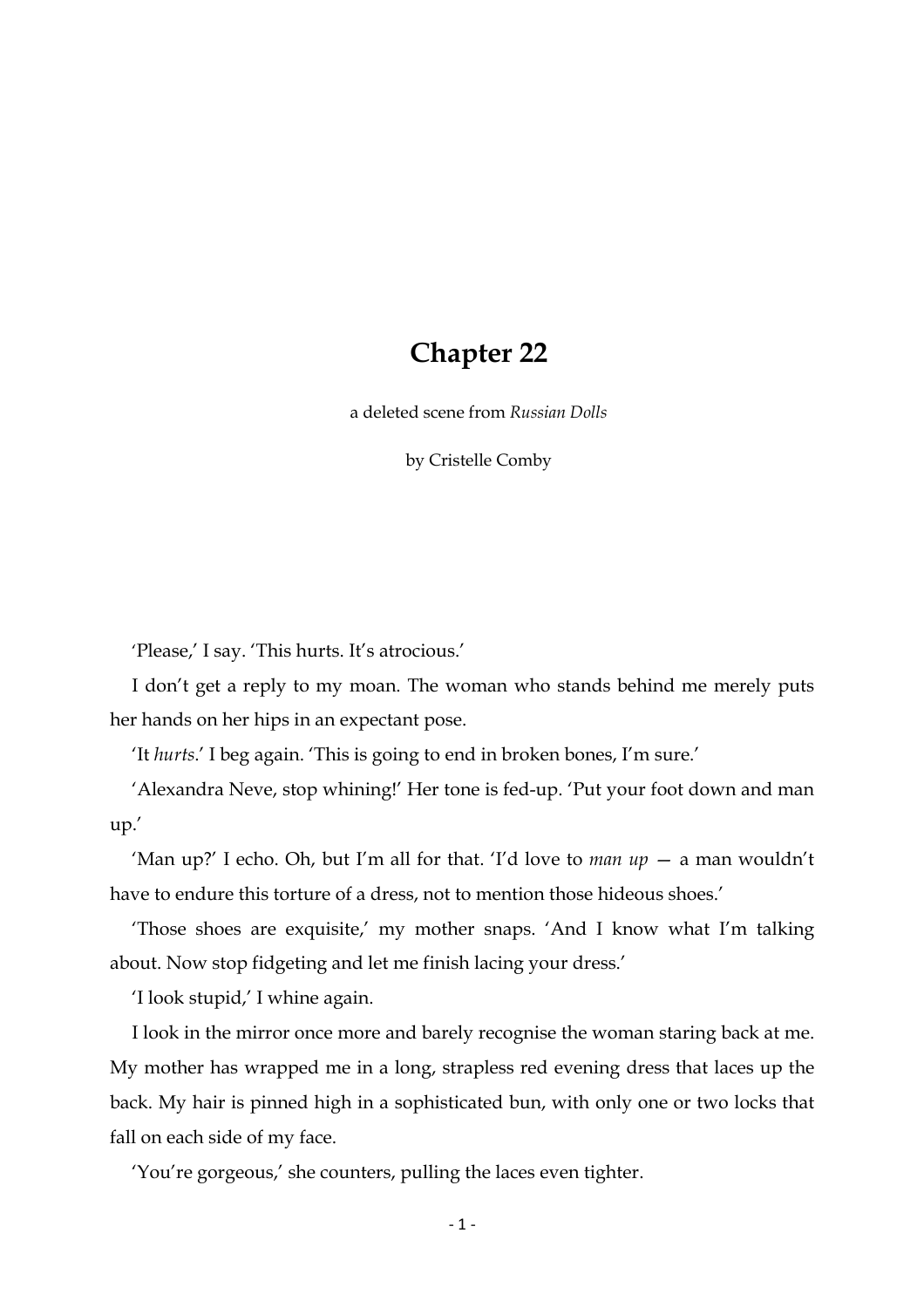'Corsets were trendy in the sixteenth century,' I remind her. 'Why couldn't I wear trousers? Trousers are current.'

'Oh for the love of God, stop complaining, Lexa.' She yanks the laces hard. That effectively shuts me up, for it knocks the breath out of me.

'There,' she says with a touch of pride. In the mirror, I can see her take a step back to admire her handiwork. 'Absolutely perfect.'

'I... can't... breathe,' I wheeze.

She beams at me, her eyes welling with pride and joy, and I know I've lost the fight. Damn! I take two reluctant steps back, almost toppling over because of the high heels she brought back from the shop, just for this occasion.

'And I can't walk,' I add with a pout. I won't survive the night. I know it.

A car comes to pick us up at seven that evening and drives us straight to Mansion House. Our invitation was signed by the hand of the Lord Mayor himself, and it was the sort of invitation you can't decline.

It takes me longer than it should to get out of the car. I'm in a sweat, out of breath and already fed-up with this entire evening when I finally manage to extract myself. My mother and I are escorted inside and taken to a large, richly decorated room full of guests. I'm suddenly glad to have dressed up for the event (not that I would ever admit that to my mother), for I would have looked startlingly out of place in jeans and Converse trainers. The people in this room are not men and women, but *gentlemen* and *ladies*. There are no other words for it. They are all so gorgeous and perfectly dressed; I feel like I've just stumbled into a Victorian duchess's dream.

'Oh *my*, Alexandra. You are breathtaking,' a familiar voice says to my left.

I'm confident my cheeks have instantly coloured as red as my dress, as I turn to face DS Stenson.

'Isn't she just?' my mother replies. 'And to think she wanted to wear trousers.' She tuts and I turn a shade redder.

I wish I could say something, but I'm so out of my depth that words elude me.

'Detective Sergeant Matthew Stenson.' He shakes my mother's hand.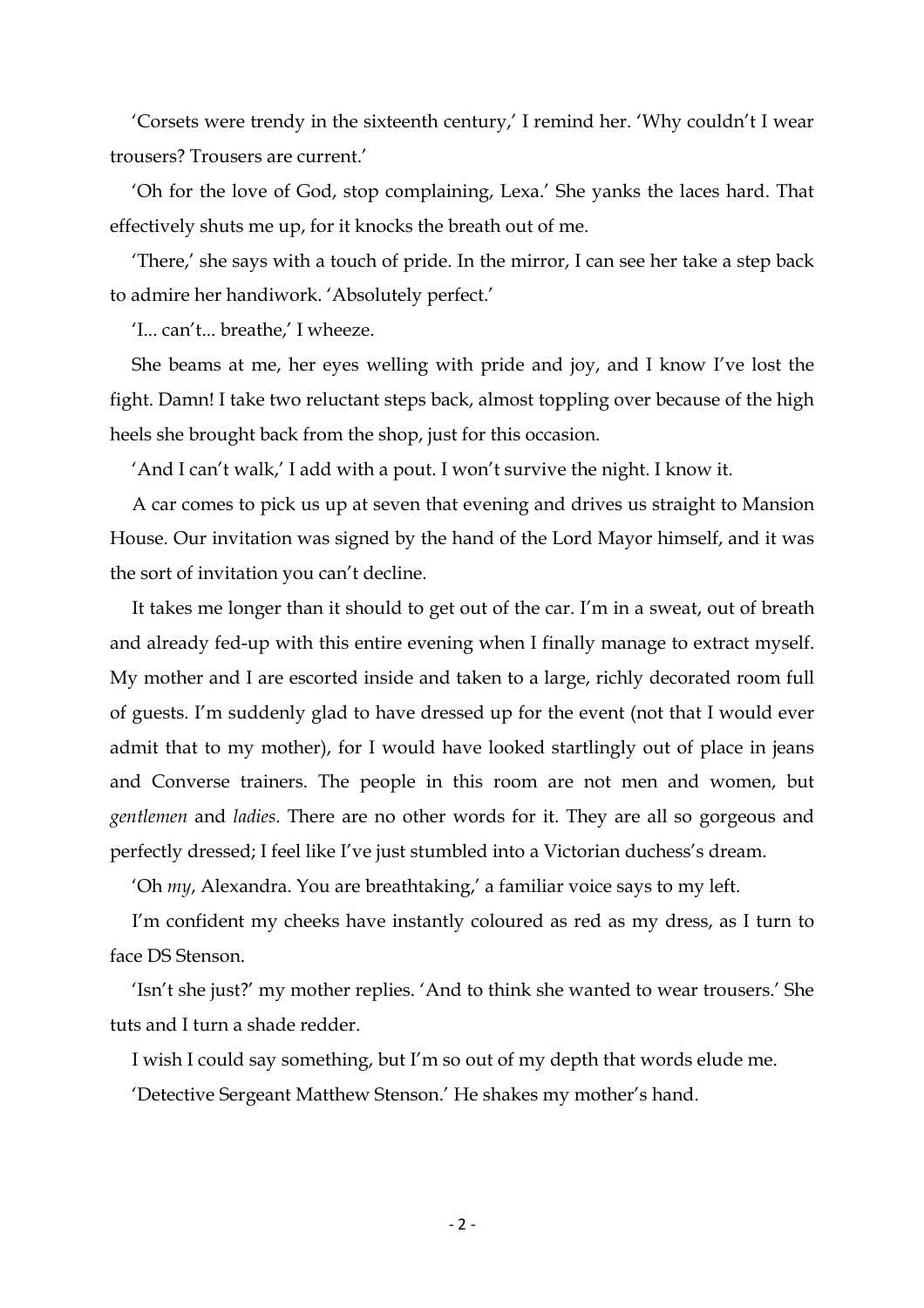The young man is all smiles. He's wearing a dark blue suit and a light blue shirt with a lovely striped blue tie. He even trimmed his beard a little shorter for the occasion. I feel faint all of a sudden, and it's not only because of the dress.

'I know,' my mother is telling him. 'Her father would be so proud if he was still here.' *Huh?* I have no idea what they're talking about. I feel as if I have missed several sentences of their conversation. Gosh, not only do these clothes make you look stupid, but they also lower your IQ.

Thankfully, Stenson doesn't seem to have noticed that I had zoned out on them and he's still smiling at us good-naturedly. He excuses himself to return to the group of Scotland Yard representatives. My eyes follow his departure, and I catch a glimpse, in the distance, of a perspiring Langford wearing a hysterically ridiculous green bow tie. I immediately feel better about my dress.

A man crosses my field of vision for an instant. He's tall, and he moves swiftly through the crowd. There's nothing strange about him; he's dressed in a black-andwhite suit, and he mingles amiably with the rest of the guests. What draws my attention is his eyes, which I only glimpse at for a short instant. They're icy blue, like a frozen lake on a winter's morning. Dimitri's man; one of the two who was at the bar. He gives me the briefest of smiles before disappearing into the crowd again. Well, what a small world it is, if I were to believe in coincidences. I make a note to try to get my hands on the guest list.

'Is that your professor?' my mother asks, and I turn to look at the person who has caught her attention.

'Yes, it is.' I guess the cane in the newcomer's hand is a big clue for everyone.

He's also dressed up for the event, I notice, as I move closer to him. He's wearing a black suit, a white shirt and a black scarf neatly tied around his neck to hide his scar. It suits him wonderfully well and accentuates his lean stature. I half expected to see him enter the room in one of his trademark turtleneck pullovers.

'You look quite dapper, my dear sir,' I say, finally coming to stand in front of him.

He stops in his tracks. 'Do I? I was afraid I looked like a penguin, in all this black and white.' He tilts his head to the side as he folds his cane. 'Although I have been told this is the kind of suit that such an event requires.'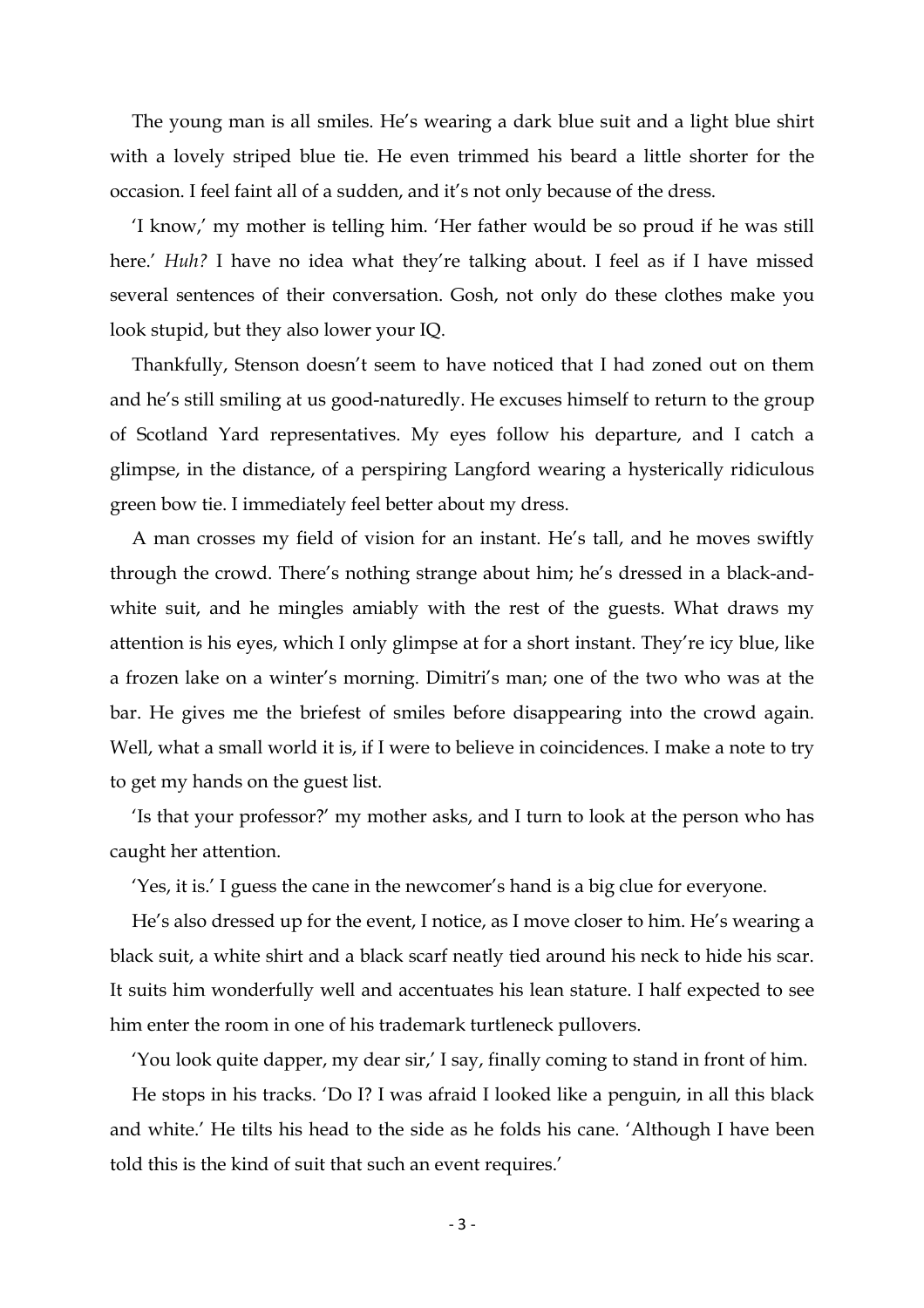'You're perfectly in tune with the rest of the guests,' I assure him.

I move to my usual place by his right side, and he offers me his arm, frowning as I take it. 'Heels?' he questions, an eyebrow rising above his dark glasses.

'Alas.' I shouldn't be surprised that he noted the five-inch difference in my stature. 'And a long red dress that ties in the back, like in the olden days.'

'You don't seem too happy about it,' he quips.

'What gave you that impression?' I shoot back, and we start walking to where I left my Mum. 'It was my mother's idea. I swear to you, this is torture. I can barely breathe.'

He chuckles. 'Well, I didn't want to come, either,' he assures me.

The night moves agonisingly slowly, and we're introduced to several key guests until even the Lord Mayor addresses us with a few words of thanks for helping out the Metropolitan Police in this high-profile case. Egan remains calm and collected at the words, and I manage to stutter an approximation of 'Thanks. Pleased to meet you.' My words are hesitant, and my voice lacks its usual strength. If anyone asks, I'll blame it all on the dress.

A select few journalists are also present, and although we make it clear that we're not in the mood for an interview, we cannot escape the obligatory photo shoot. They take us to a quiet corner of the room and insist that we pose for them. It starts with only Egan and me until we're joined by the Lord Mayor and some other important man whose name I forget.

Once we're finally left alone, we relocate to the terrace and find a quiet corner near a low wall that separates this area from the gardens.

The air is neither cold nor warm, and only the faintest of breeze disturbs this perfect spring night. Music and friendly chatter drift through the large opened doors, but they're a mere distant hum in the background.

I look at the friend standing by my side and find that I don't know what to say. I'm reminded of the time we stayed locked up in the safe house. I felt similar back then — our relationship strained, each of our actions cautious and unsure. Why is it that everything gets more complicated once the trepidation disappears? It is as if we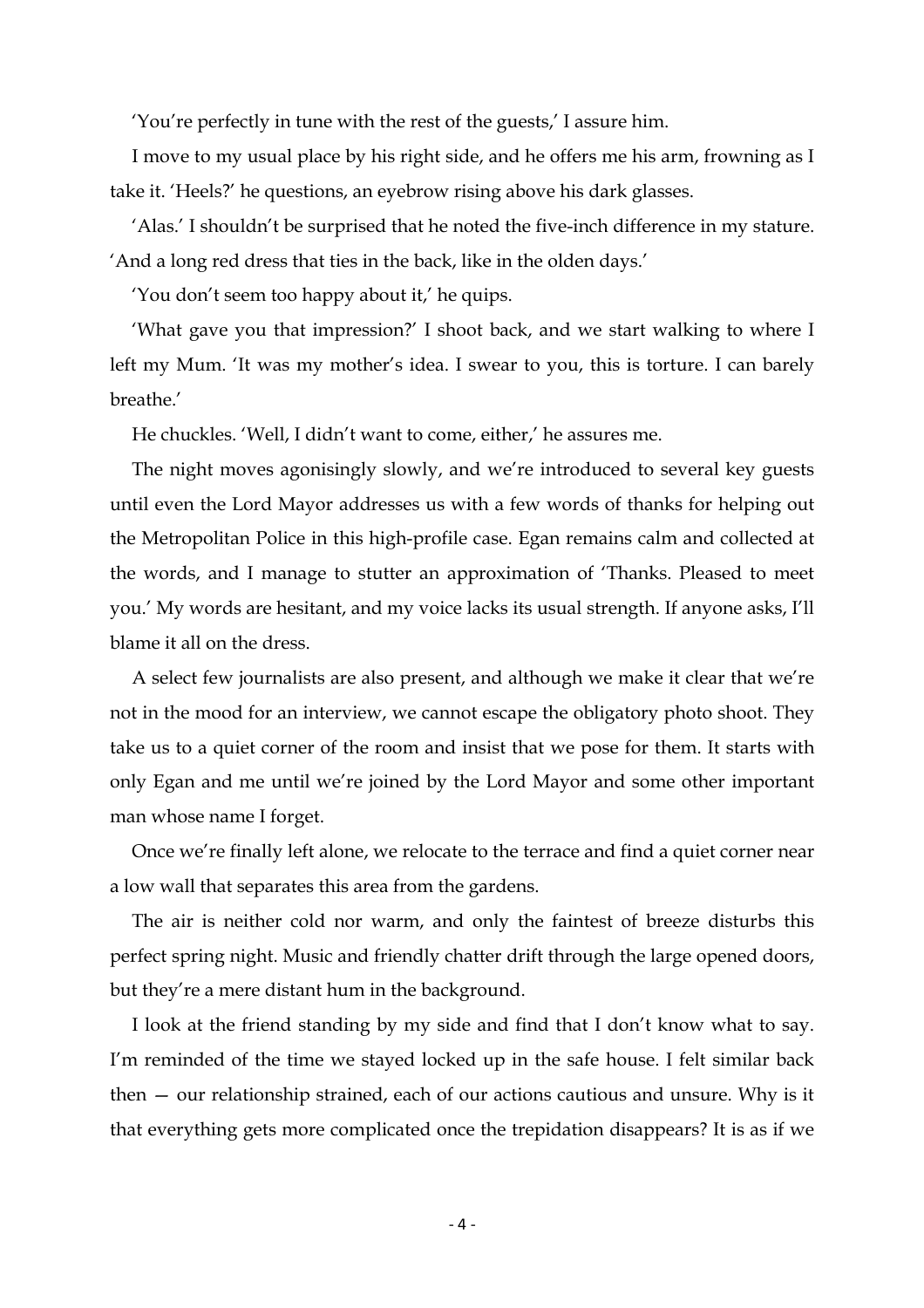don't know how to be friends without the thrill of a case or our own impending death. I let out a deep frustrated sigh.

'Ah, this is a sound I haven't heard in a while,' Egan smiles, next to me.

'I've missed you,' I blurt out, my mouth speaking ahead of my brain once more and I curse myself at the unwanted admission.

Egan's smile falters at that, and he turns away a little. 'I'm sorry about that.' He sounds regretful. 'I've been rather busy.'

'I know,' I rush out. 'Sorry. I didn't mean it as a reproach.' I don't know what I meant. 'It's… it's just how I felt. I don't know.'

I sigh again, and this earns me a new smile from my friend. 'Damn, I do that a lot, don't I?'

'I daresay it is what I've missed the most about you.' His smile turns slightly smug. 'I've grown accustomed to your sighs, I suppose.'

I punch him lightly on the arm, before understanding dawns on me. 'You missed me?'

His smile disappears as he nods, his Adam's apple bobbing tellingly. The air of smugness is gone, replaced by something I could only label as melancholia.

'I was wondering,' I start and stop when I notice how revealing my voice is. I swallow and try to keep my emotions in check before continuing. 'I was wondering why we grew apart like that. I mean—' I sigh, words eluding me again, '—I don't know what I mean.'

'Yes, it seems to be a recurring problem, tonight.'

'Ash,' I chide him.

'Sorry,' he gives me a tentative smile. 'I think I understand what you're trying to say.'

I wait for him to say more, but he seems to have finished.

'Do you wish to elaborate?' I ask, and he remains silent for a long time.

'I wasn't that busy actually. Maybe the first couple of days, but then...' he lets his sentence hang. The words should hurt, but they don't. I hadn't been that busy myself either. Somehow, I feel we both have the same problem, and we're both reluctant to admit it.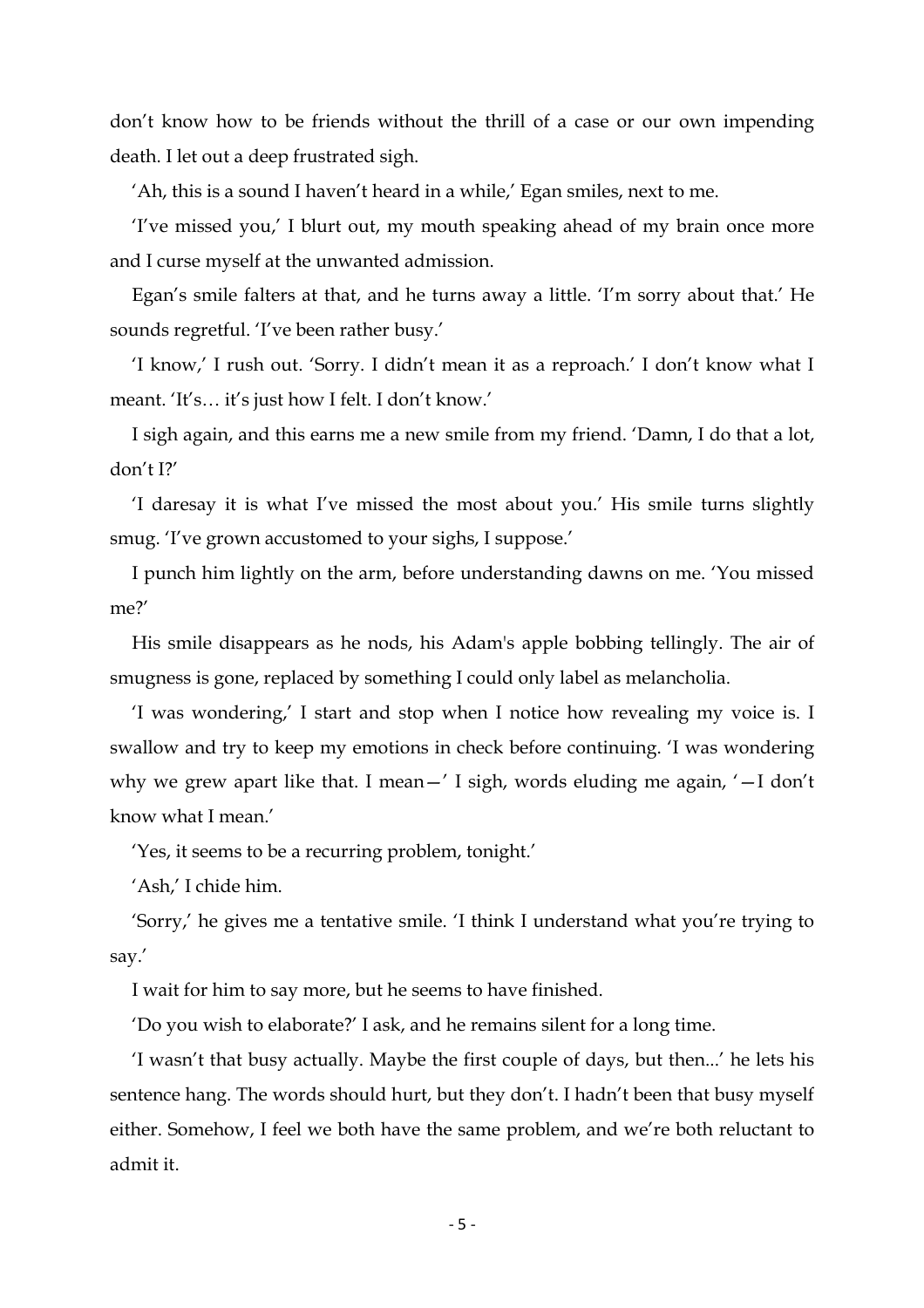'I don't think I'll be coming back to UCL,' I admit finally. 'I can't imagine sitting in those dusty old rooms for hours on end, listening to lecture after lecture. Not— not after everything that's happened.'

I've been researching the private investigation industry. I didn't know it, but nowadays you don't even need a licence to take up this profession in the UK, although it is recommended you join the Association of British Investigators if you want to be taken seriously. I ordered the brochure.

Egan lets a soft sigh of his own escape his thin lips as his shoulders droop a little.

'It's been quiet and dull without you around,' he admits eventually. 'Almost unbearably so.'

I chuckle at that and instantly feel bad when I see his face close off again.

'I wasn't laughing at you,' I reassure him. 'It's our situation that I find funny.'

He raises a questioning eyebrow at me.

'It turned our lives upside down, this, changed everything. And instead of accepting it; accepting that things are now different, we both tried to revert to our old ways.

'We've spent weeks feeling miserable because we're too stubborn to own up to our feelings. That, my friend, is funny... in a pathetic kind of way. And I dare you to say it isn't true.'

There, I'd said it. I guess one of us had to  $-$  had to take the first step. We're at a crossroads, I know. It is finally time for us to stop skirting around the issue and come to a decision. Anxious, I plant both hands atop the nearby low wall and wait.

'We almost died,' Egan says. It's not a reproach, the tone too matter-of-factly. It's as if he had just announced that the sky is blue.

'But we lived.'

There's a sharp intake of breath at my words, as he takes in the full meaning of them. Neither of us had ever felt more alive than we did during those couple of weeks when we were working on Irina's case. I know it, and so does he.

I feel my friend take a step closer to me and suddenly his upturned palm appears in my peripheral view. I turn my back to the wall and lean against it as I take the offered hand in mine and grasp it tightly.